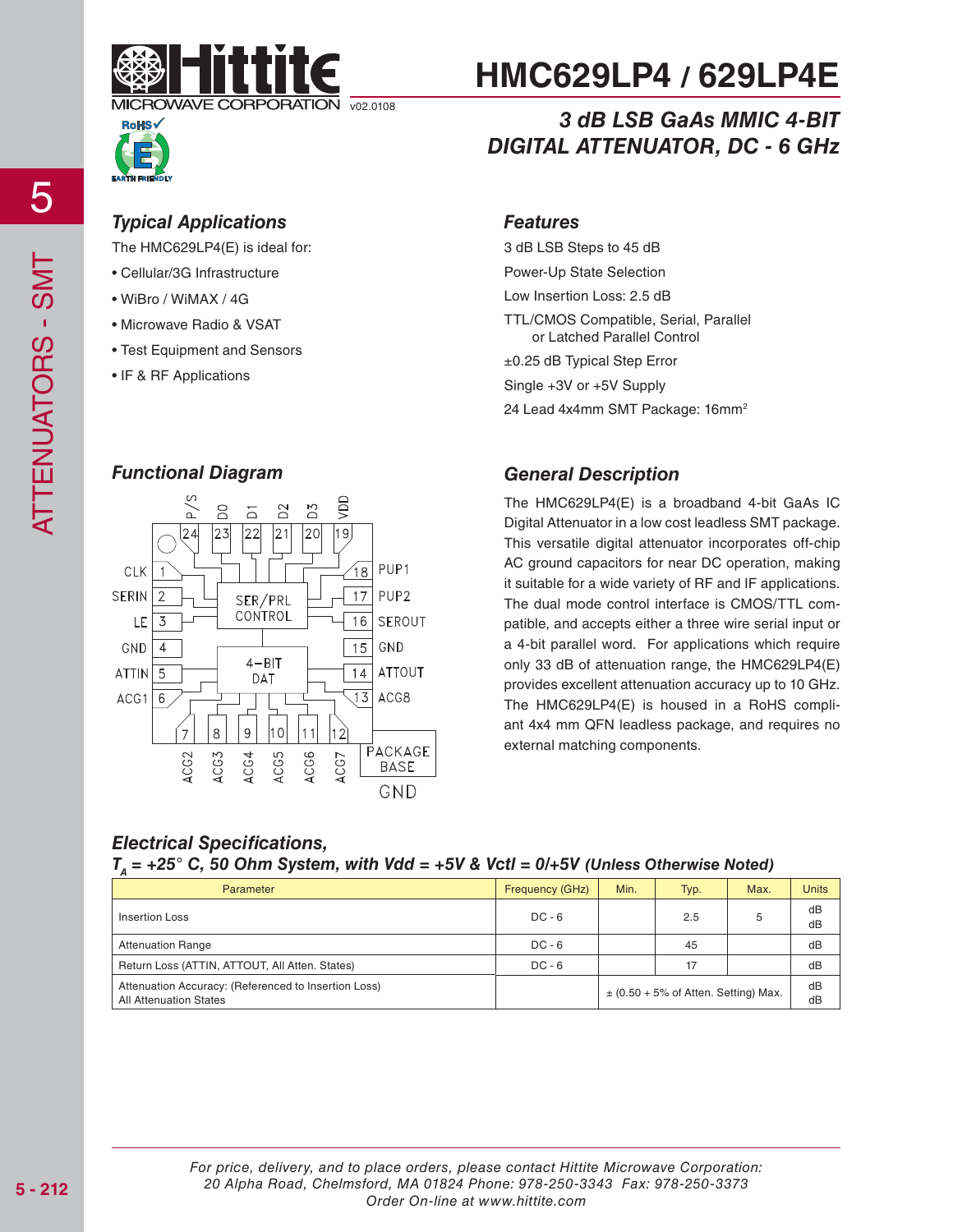

# *3 dB LSB GaAs MMIC 4-BIT DIGITAL ATTENUATOR, DC - 6 GHz*



#### **Insertion Loss vs. Temperature**



## *Input Return Loss*

(Only Major States are Shown)  $\Omega$ -5 -10 RETURN LOSS (dB) RETURN LOSS (dB) -15 -20 -25 -30 -35 -40 0 2 4 6 8 10 FREQUENCY (GHz)

*Normalized Attenuation*



*Output Return Loss*

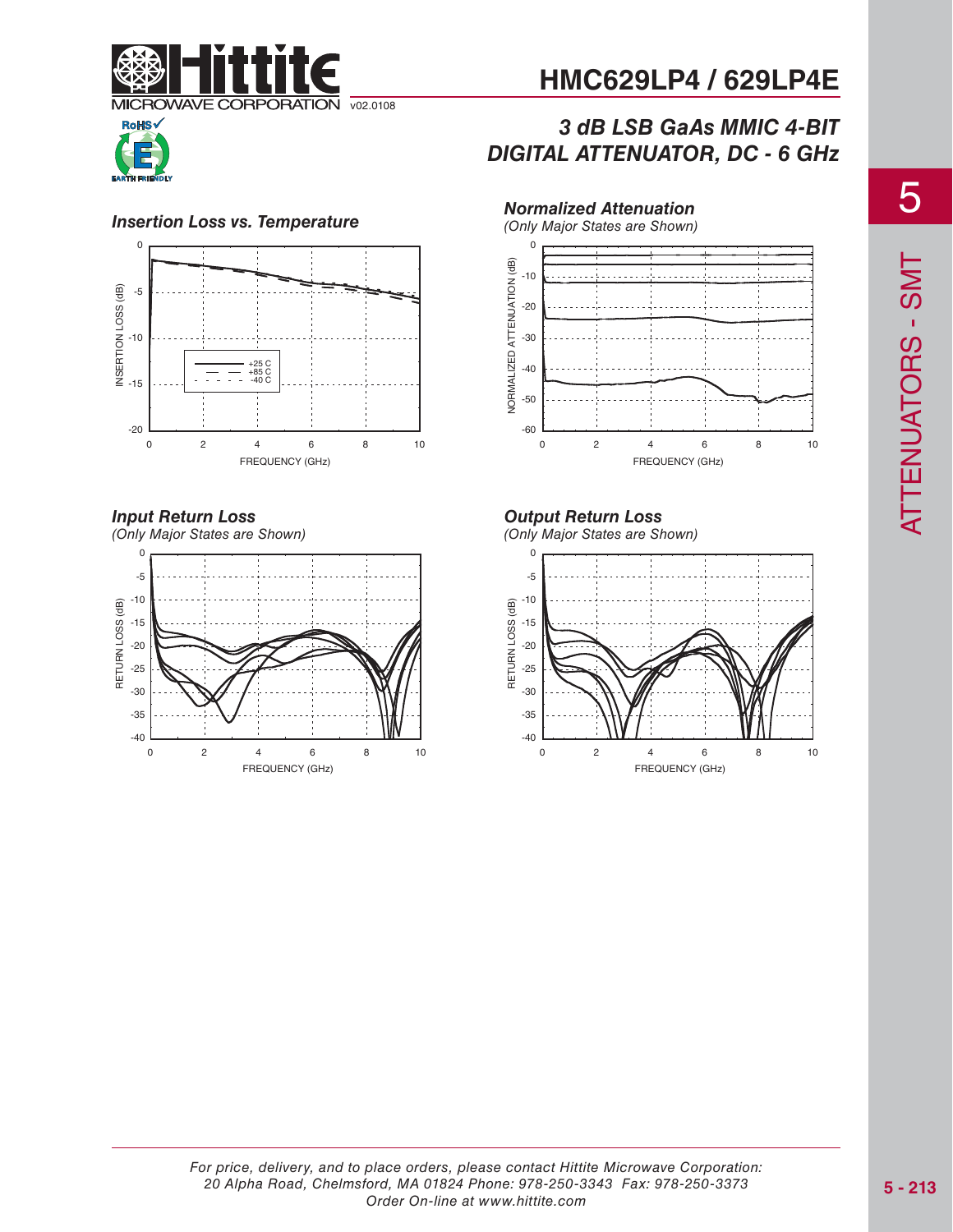





#### *Step Error vs. Frequency* (Only Major States are Shown)



**HMC629LP4 / 629LP4E**

# *3 dB LSB GaAs MMIC 4-BIT DIGITAL ATTENUATOR, DC - 6 GHz*



*Normal Relative Phase vs. Frequency*

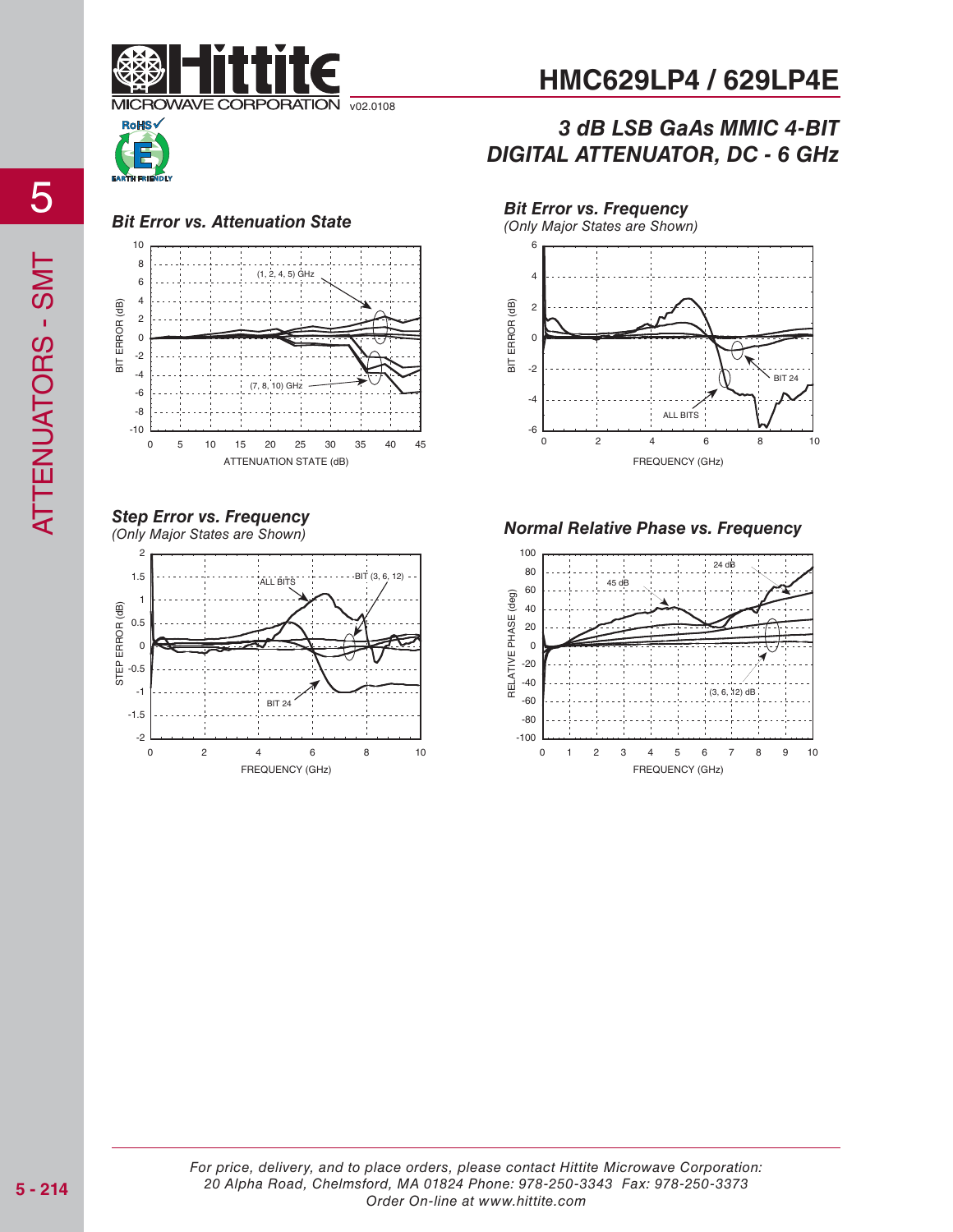

# *3 dB LSB GaAs MMIC 4-BIT DIGITAL ATTENUATOR, DC - 6 GHz*



### *Serial Control Interface*

The serial control interface is enabled when the P/S pin is at logic 1. The 4-bit control word is entered MSB first, on each positive-going clock edge. After the fourth clock pulse, the control word is latched in on the positive-going edge of LE pulse. The newest attenuation setting will be invoked at the same moment the control word is latched in.



| Parameter                                        | Typ.             |
|--------------------------------------------------|------------------|
| Min. serial period, t <sub>sck</sub>             | $100$ ns         |
| Control set-up time, t <sub>cs</sub>             | 20 ns            |
| Control hold-time, t <sub>cH</sub>               | $20$ ns          |
| LE hold-time, $t_{\text{int}}$                   | 10 <sub>ns</sub> |
| Min. LE pulse width, $t_{\text{IFW}}$            | 10 <sub>ns</sub> |
| Min LE pulse spacing, $t_{\text{LFS}}$           | 430 ns           |
| Serial clock hold-time from LE, t <sub>CKN</sub> | 10 <sub>ns</sub> |

*Timing Diagram (Latched Parallel Mode)*



#### *Parallel Mode (Direct Parallel Mode & Latched Parallel Mode)*

**Note:** The parallel mode is enabled when P/S is set to low.

**Direct Parallel Mode** - The attenuation state is changed by the Control Voltage Inputs directly. The LE (Latch Enable) must be at a logic high to control the attenuator in this manner.

**Latched Parallel Mode** - The attenuation state is selected using the Control Voltage Inputs and set while the LE is in the Low state. The attenuator will not change state while LE is Low. Once all Control Voltage Inputs are at the desired states the LE is pulsed. See timing diagram below for reference.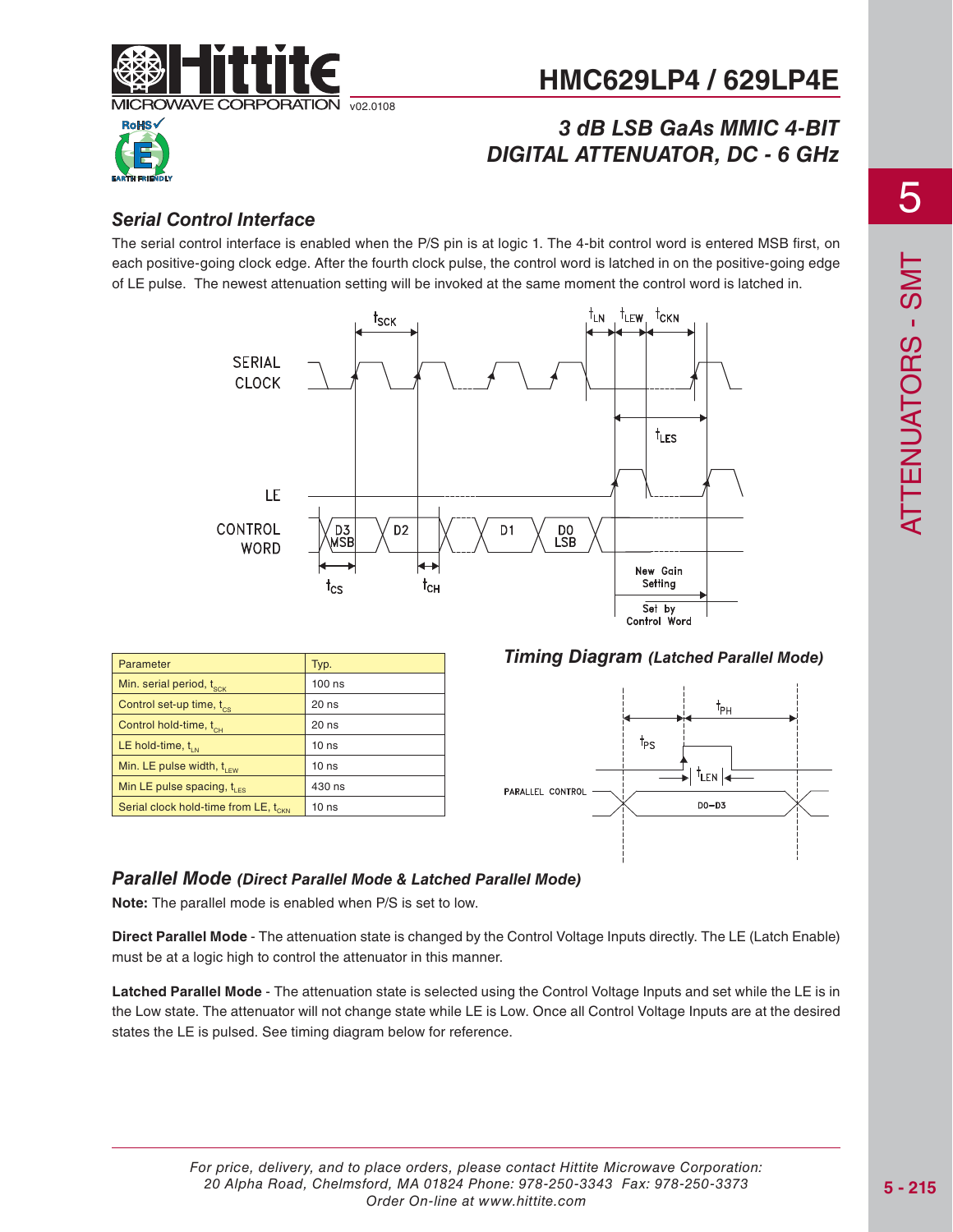



# *3 dB LSB GaAs MMIC 4-BIT DIGITAL ATTENUATOR, DC - 6 GHz*

#### *Power-Up States*

The Power-up (PUP) states work in both serial and parallel modes, provided that LE is held low. The DVGA latches in the state of the D3-D0 pins 200 ms after power-up. The state of D3-D0 pins should be held firmly high or low for at least 250 ms following power-up. The PUP state is locked out after the first LE pulse, until Vdd drops below 4.5 V.

#### *PUP Truth Table*

| LE. | PUP <sub>1</sub> | PUP <sub>2</sub> | <b>Attenuation State</b> |
|-----|------------------|------------------|--------------------------|
|     |                  |                  | 45 dB                    |
|     |                  |                  | 45 dB                    |
|     |                  |                  | 45 dB                    |
|     |                  |                  | I. L.                    |
|     |                  |                  | $0$ to 45 dB             |

Note: Power-Up with LE= 1 provides direct parallel operation and D0 - D3, and PUP1 and PUP2 are not used.

#### *Absolute Maximum Ratings*

| RF Input Power (DC - 6 GHz) [1]                                             | 27 dBm $(T = +85 °C)$         |
|-----------------------------------------------------------------------------|-------------------------------|
| Digital Inputs (Data, Shift Clock,<br>Latch Enable & Serial Input)          | $-1.5V$ to (Vdd $+1.5V$ ) Vdc |
| Bias Voltage (Vdd)                                                          | 5.6 Vdc                       |
| <b>Channel Temperature</b>                                                  | 150 °C                        |
| Continuous Pdiss (T = $85^{\circ}$ C)<br>(derate 9.8 mW/°C above 85 °C) [1] | 0.635 W                       |
| <b>Thermal Resistance</b>                                                   | 102 °C/W                      |
| <b>Storage Temperature</b>                                                  | -65 to +150 $^{\circ}$ C      |
| <b>Operating Temperature</b>                                                | -40 to +85 $^{\circ}$ C       |

[1] At max gain settling

## *Truth Table*

| <b>Control Voltage Input</b>                                                                                            |                |      | <b>Attenuation State</b> |                   |
|-------------------------------------------------------------------------------------------------------------------------|----------------|------|--------------------------|-------------------|
| D <sub>3</sub>                                                                                                          | D <sub>2</sub> | D1   | D <sub>0</sub>           |                   |
| High                                                                                                                    | High           | High | High                     | Reference<br>I.L. |
| High                                                                                                                    | High           | High | Low                      | 3 dB              |
| High                                                                                                                    | High           | Low  | High                     | 6 dB              |
| High                                                                                                                    | Low            | High | High                     | 12 dB             |
| High<br>High<br>High<br>24 dB<br>Low                                                                                    |                |      |                          |                   |
| Any combination of the above states will provide an attenuation<br>approximately equal to the sum of the bits selected. |                |      |                          |                   |

### *Bias Voltage*

| Vdd (Vdc) | $Idd$ (Typ.) $(mA)$ |
|-----------|---------------------|
|           | 2.0                 |



**ECTROSTATIC SENSITIVE DEVICE** OBSERVE HANDLING PRECAUTIONS

#### *TTL/CMOS Control Voltage*

| $Vdd = +3V$ or $+5V$<br><b>State</b> |             |
|--------------------------------------|-------------|
| Low                                  | 0 to 0.8V   |
| High                                 | 2.0V to Vdd |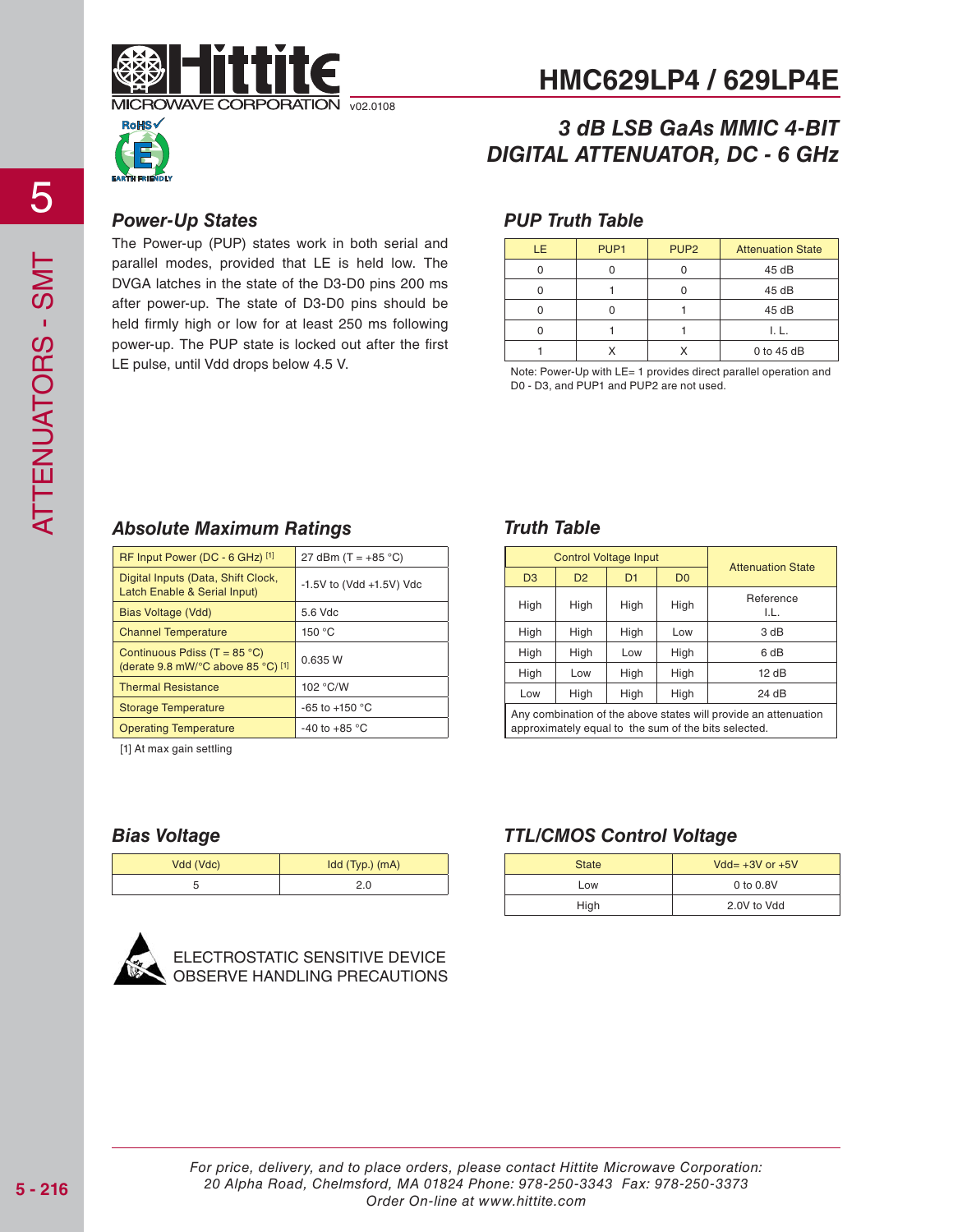

# *3 dB LSB GaAs MMIC 4-BIT DIGITAL ATTENUATOR, DC - 6 GHz*



#### *Outline Drawing*



- PAD BURR HEIGHT SHALL BE 0.05mm MAXIMUM. 5. PACKAGE WARP SHALL NOT EXCEED 0.05mm.
- 6. ALL GROUND LEADS AND GROUND PADDLE MUST BE SOLDERED TO PCB RF GROUND.
- 7. REFER TO PCB DESIGN AND ASSEMBLY FOR QFN PACKAGES APPLICATION NOTE FOR SUGGESTED LAND PATTERN.

#### *Package Information*

| <b>Part Number</b> | Package Body Material                              | <b>Lead Finish</b> | <b>MSL Rating</b>     | Package Marking <sup>[3]</sup> |
|--------------------|----------------------------------------------------|--------------------|-----------------------|--------------------------------|
| <b>HMC629LP4</b>   | Low Stress Injection Molded Plastic                | Sn/Pb Solder       | $MSL1$ <sup>[1]</sup> | H629<br><b>XXXX</b>            |
| HMC629LP4E         | RoHS-compliant Low Stress Injection Molded Plastic |                    | $MSL1^{[2]}$          | H629<br><b>XXXX</b>            |

[1] Max peak reflow temperature of 235 °C

[2] Max peak reflow temperature of 260 °C

[3] 4-Digit lot number XXXX

5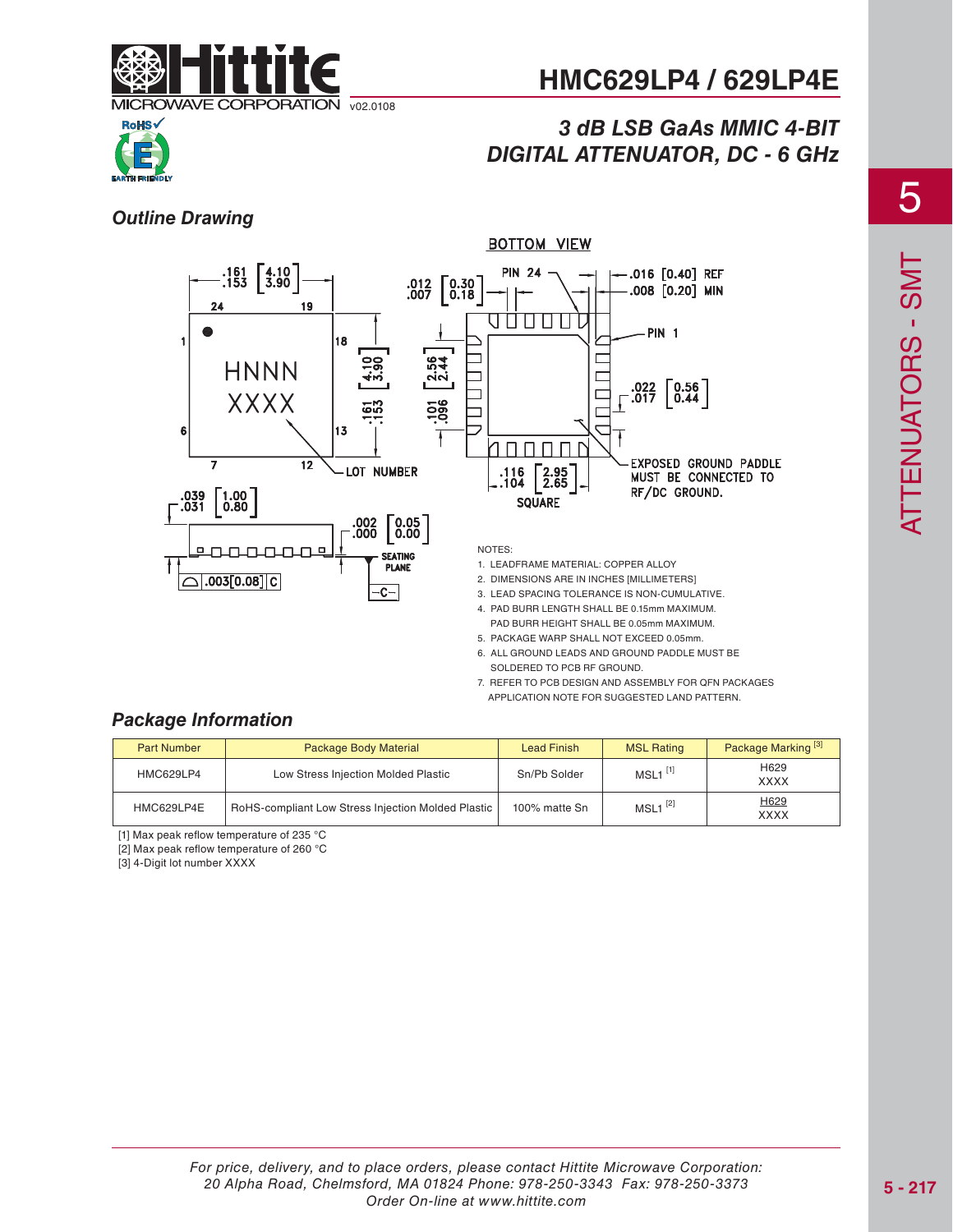

# *3 dB LSB GaAs MMIC 4-BIT DIGITAL ATTENUATOR, DC - 6 GHz*



#### *Pin Descriptions*

| <b>Pin Number</b> | <b>Function</b>         | <b>Description</b>                                                                                                                                                       | <b>Interface Schematic</b>                             |
|-------------------|-------------------------|--------------------------------------------------------------------------------------------------------------------------------------------------------------------------|--------------------------------------------------------|
| 24                | P/S                     |                                                                                                                                                                          | Vdd<br>С.                                              |
| $\mathbf{1}$      | <b>CLK</b>              |                                                                                                                                                                          |                                                        |
| $\sqrt{2}$        | <b>SERIN</b>            | See truth table, control voltage                                                                                                                                         | P/S<br>CLK<br>SERIN<br>$\circ$                         |
| 3                 | LE                      | table and timing diagram.                                                                                                                                                | LE                                                     |
| 4, 15             | GND                     | These pins and package bottom<br>must be connected to RF/DC ground.                                                                                                      | $Q$ GND                                                |
| 5, 14             | ATTIN,<br><b>ATTOUT</b> | These pins are DC coupled and matched to 50 Ohms.<br>Blocking capacitors are required. Select value based<br>on lowest frequency of operation.                           | ATTIN, C<br>ATTOUT                                     |
| $6 - 13$          | ACG1 - ACG6             | External capacitors to ground are required. Select value for<br>lowest frequency of operation. Place capacitor as close to<br>pins as possible. See Application Circuit. |                                                        |
| 16                | <b>SEROUT</b>           | Serial input data delayed by 6 clock cycles.                                                                                                                             | Vdd<br>O SEROUT                                        |
| 17, 18            | PUP2, PUP1              | See truth table, control voltage                                                                                                                                         | Vdd<br>О<br>╹╒<br>PUP2,<br>PUP <sub>1</sub><br>$\circ$ |
| $20 - 23$         | D3, D2, D1, D0          | table and timing diagram.                                                                                                                                                | $D0-D3$                                                |
| $19$              | Vdd                     | Supply voltage                                                                                                                                                           |                                                        |

For price, delivery, and to place orders, please contact Hittite Microwave Corporation: 20 Alpha Road, Chelmsford, MA 01824 Phone: 978-250-3343 Fax: 978-250-3373 Order On-line at www.hittite.com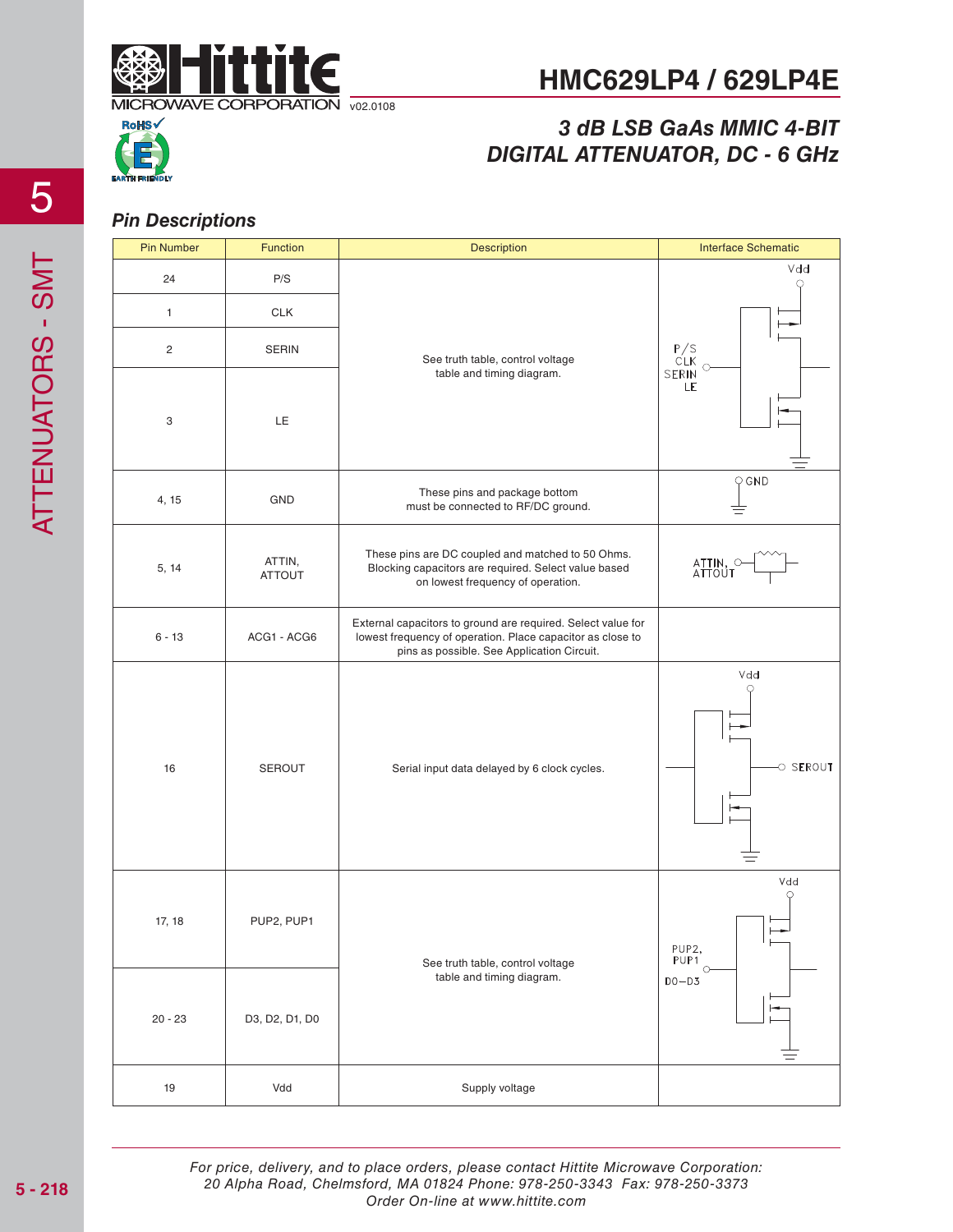

# *3 dB LSB GaAs MMIC 4-BIT DIGITAL ATTENUATOR, DC - 6 GHz*



#### *Application Circuit*

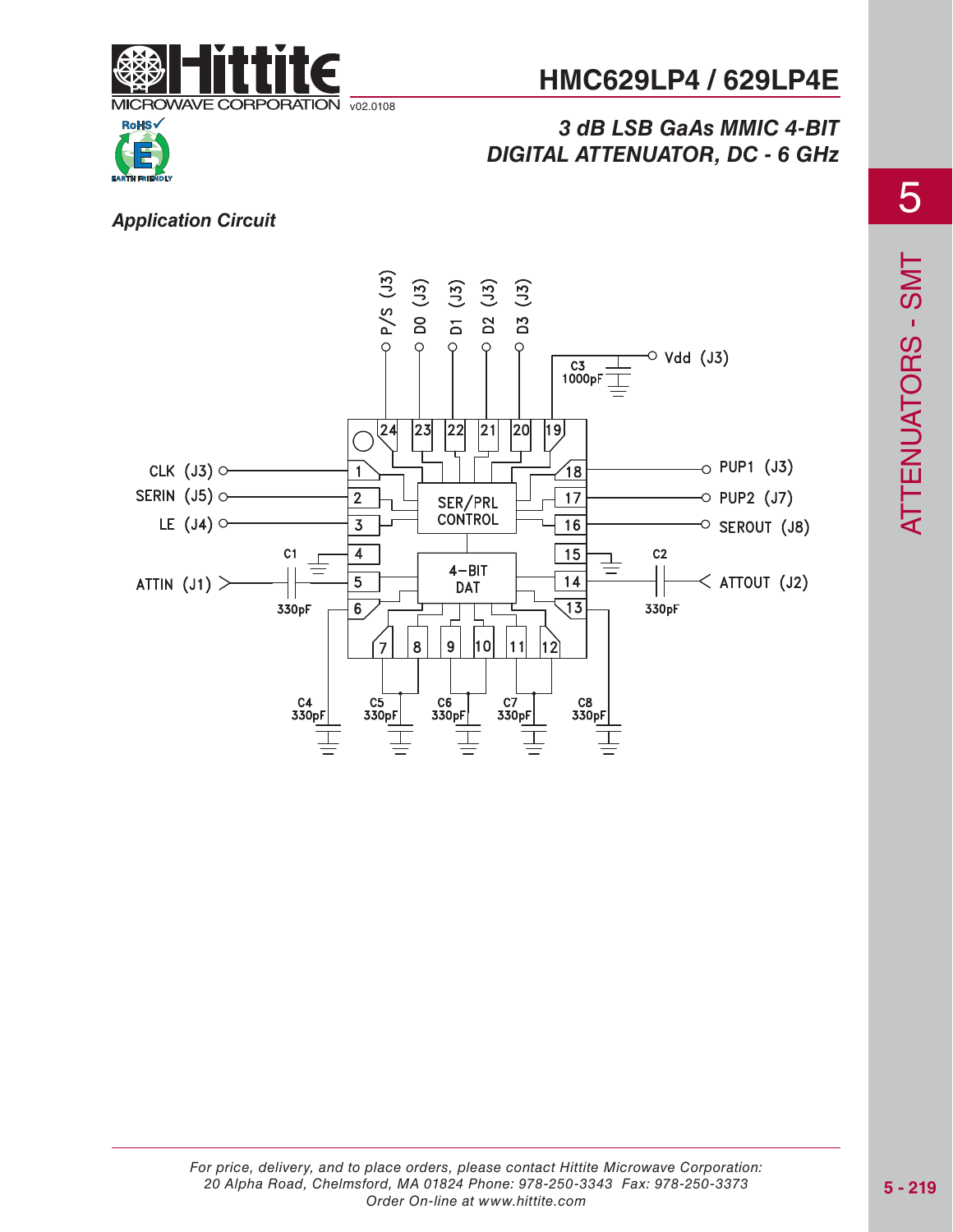

# *3 dB LSB GaAs MMIC 4-BIT DIGITAL ATTENUATOR, DC - 6 GHz*



#### *Evaluation PCB*



#### *List of Materials for Evaluation PCB 118889 [1]*

| <b>Item</b>    | <b>Description</b>              |
|----------------|---------------------------------|
| $J1 - J2$      | <b>PCB Mount SMA Connector</b>  |
| JЗ             | 12 Pin DC Connector             |
| $J4 - J8$      | DC Pin                          |
| $C1 - C2$      | 100 pF, capacitor 0402 pkg      |
| C <sub>3</sub> | 1000 pF, capacitor 0402 pkg     |
| $C4 - C8$      | 330 pF, capacitor 0402 pkg      |
| U1             | HMC624LP4(E) Digital Attenuator |
| $PCB$ [2]      | 118888 Evaluation PCB           |

[1] Reference this number when ordering complete evaluation PCB [2] Circuit Board Material: Arlon 25FR

The circuit board used in the final application should use RF circuit design techniques. Signal lines should have 50 ohm impedance while the package ground leads and exposed paddle should be connected directly to the ground plane similar to that shown. A sufficient number of via holes should be used to connect the top and bottom ground planes. The evaluation circuit board shown is available from Hittite upon request.